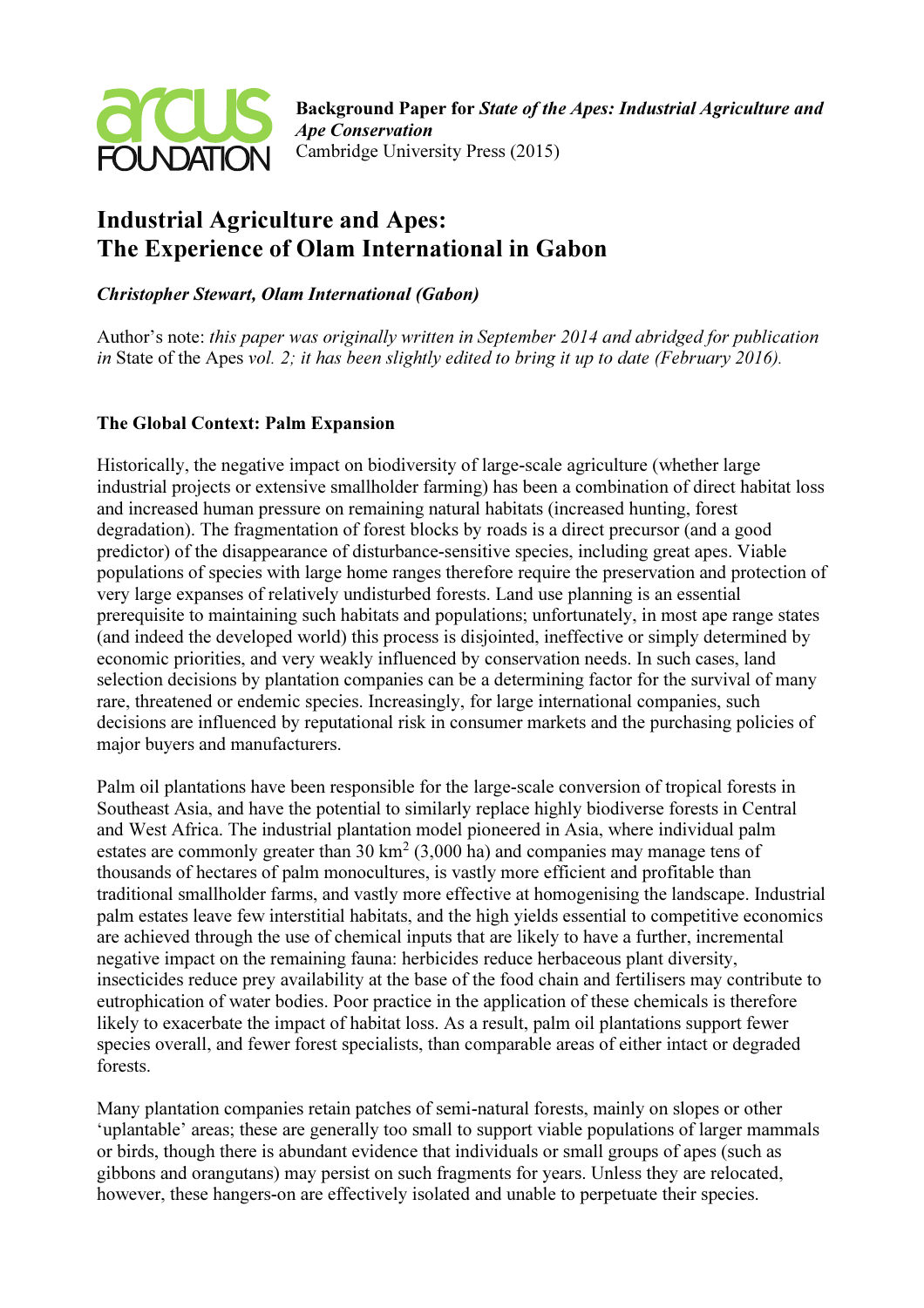Site selection is overwhelmingly the most important decision that determines the overall environmental and social impact of a new plantation. It is also a determining factor in the economic viability of a plantation; however, modern techniques have enabled palm plantations to be profitable in areas that would have been previously considered marginal or undesirable. The pressure for land in Southeast Asia has led plantation companies to develop on difficult terrain such as peat swamp forest (including very deep peat in Sumatra and Borneo) through extensive drainage; on steep slopes (>20°) through large-scale terracing; and on deeply nutrient-poor soils (such as white-sand areas in south and central Kalimantan) through organic matter imports and heavy fertilisation. Therefore, in landscapes with broad climatic suitability for palm agriculture, many technical or economic constraints on palm production can be alleviated or overcome, and environmental or social considerations must be a primary driver for rational site selection.

#### The Gabon Context

Gabon is a highly forested nation, with 88% forest cover and among the lowest deforestation and forest degradation rates in Africa—averaging 0.12% and 0.09% per year, respectively (Blaser et al., 2011). The population of Gabon (about 1.67 million people) is very small relative to its land area (257,670 km<sup>2</sup> or 25.8 million ha) and is highly urbanized (ca. 87%) (World Bank, n.d.). Rural populations are extremely sparse (0.86 people/km<sup>2</sup>) and mainly concentrated along road axes, so there are still very large, very remote areas where human pressures are extremely low, relative to neighboring countries. Gabon has also benefited from the creation of 13 national parks in 2002; this network covers 11% of the national territory, is well resourced and is highly representative of the diversity of habitats across Gabon. Consequently, Gabon is spectacularly rich in unique and important plant and animal species, and a stronghold for gorillas, chimpanzees and elephants, which are threatened by habitat loss and fragmentation as well as large-scale poaching across Central and West Africa.

Gabon is also an economic outlier in the region, a relatively wealthy country that is in urgent need of diversifying its economy. The Government of the Republic of Gabon (GoG) seeks to increase GDP from US\$11 billion to over US\$20 billion by 2025, raising the country's Human Development Index to reflect the country's wealth of natural resources. Export trade currently accounts for 85% of the country's GDP, mainly based on oil (80%), manganese and timber. Agriculture, normally a pillar of economic development, contributes less than 5% of GDP, and Gabon imports 60% of its food—clearly a high risk for an economy dependent on non-renewable resources. The current unemployment rate is 21%, and 32.7% of the population is at or below the poverty line (World Bank, n.d.). The GoG has therefore outlined an ambitious development strategy—the Strategic development Plan for an Emerging Gabon (Plan Stratégique Gabon Emergent (PSGE))—with a 'green' strategic axis ("Gabon Vert") that seeks to promote the sustainable expansion of the timber industry, agriculture and ecotourism.

In November 2010, the GoG signed a joint venture (JV) with Olam International to develop up to 1,000 km<sup>2</sup> (100,000 ha) of industrial palm oil plantations, 300 km<sup>2</sup>(30,000 ha) of smallholder palm and 500 km<sup>2</sup> (50,000 ha) of rubber plantations, in two phases. Olam, a Singapore-listed company, is a global leader in food ingredient and agricultural supply chain management with 25 years' experience working closely with small-scale farmers in Africa. Olam's national JV subsidiaries Olam Palm Gabon (OPG) and Olam Rubber Gabon are responsible for the day-today management of the plantation businesses, bringing in plantation expertise from Asia and elsewhere in the region.

Olam brought its own sustainability policies and commitments to the table. The company has committed to 100% compliance with international standards of the Roundtable on Sustainable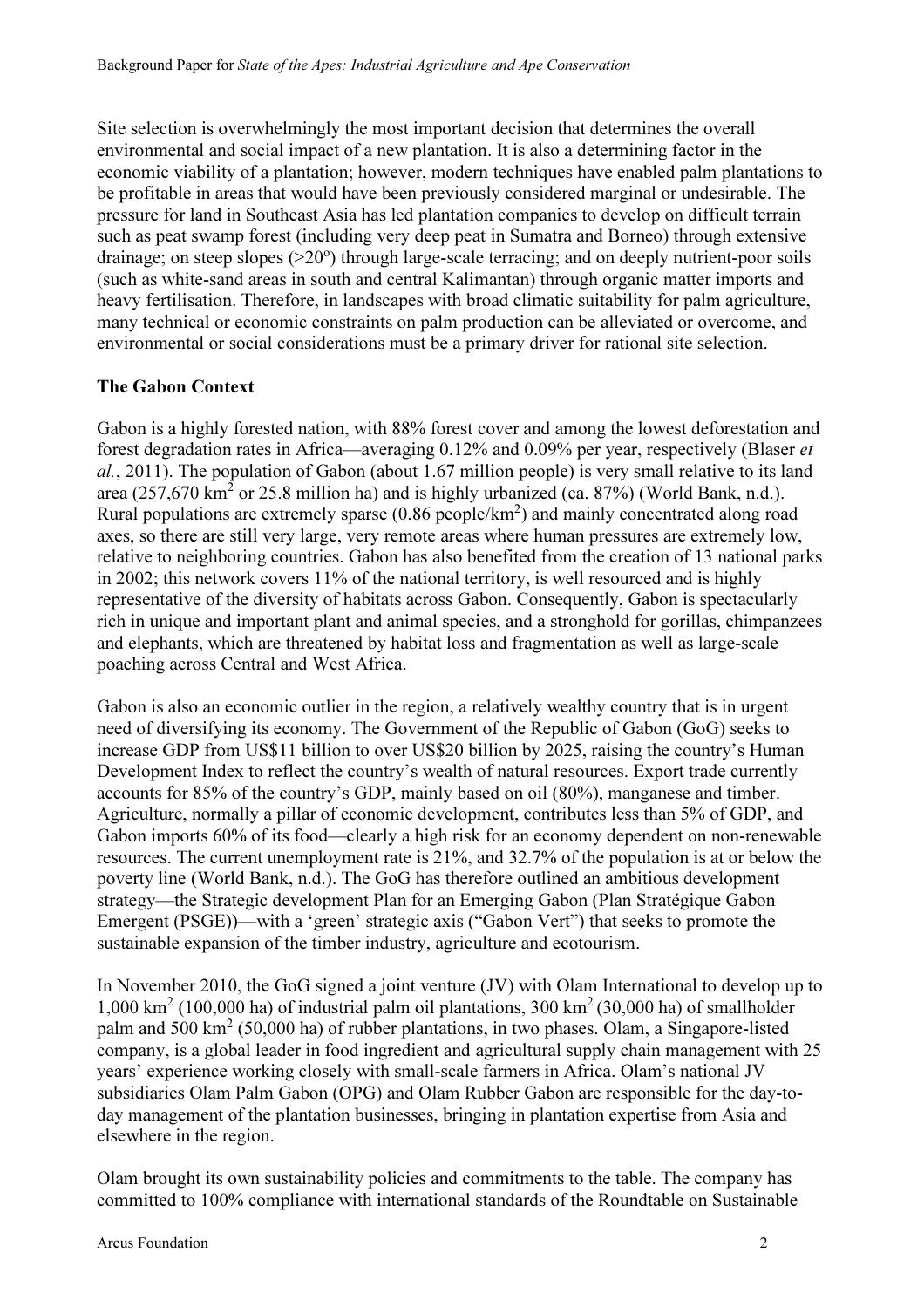Palm Oil (RSPO), which cover all aspects of plantation development (see Boxes 1 and 2). Notably, the requirements call on members to complete a comprehensive and independent environmental and social impact assessment (ESIA), to subject any proposed new plantings to stakeholder consultation, to avoid primary or high conservation value (HCV) forests (see Figure 1), and to obtain the free, prior and informed consent (FPIC) of local communities. In addition, Olam's Palm Policy supplements the RSPO, notably with a commitment to invest in local communities, minimize the carbon footprint of its oil palm operations by avoiding high carbon stock (HCS) forests and peatlands, and support national land use planning processes.

# Figure 1 The Six HCVs



#### Courtesy of © HCV Resource Network

Note: The RSPO requires that palm developments maintain or enhance any or all HCVs that are found within and around plantations.

# Box 1 RSPO Certification: Key Safeguards for New Palm Oil Plantations

The Roundtable on Sustainable Palm Oil is the main international certification scheme for palm oil mills and plantations. Like other voluntary certification schemes, such as the Forest Stewardship Council or Fair Trade, it is based on a standard composed of principles and criteria that cover environmental, social and economic aspects of production. Compliance against the standard is verified by accredited auditors, and production of certified sustainable palm oil can be claimed from specific mills in proportion to their RSPO-compliant supply base (including industrial plantations and verified third-party suppliers such as smallholders).

Important environmental safeguards in the RSPO standard are embedded in its Principles 5 and 7, which require planters to avoid damaging or converting areas of primary forest or HCV, manage impacts on rare or threatened species, and include mitigation measures related to carbon emissions from land use change in their management plans. For new plantation developments,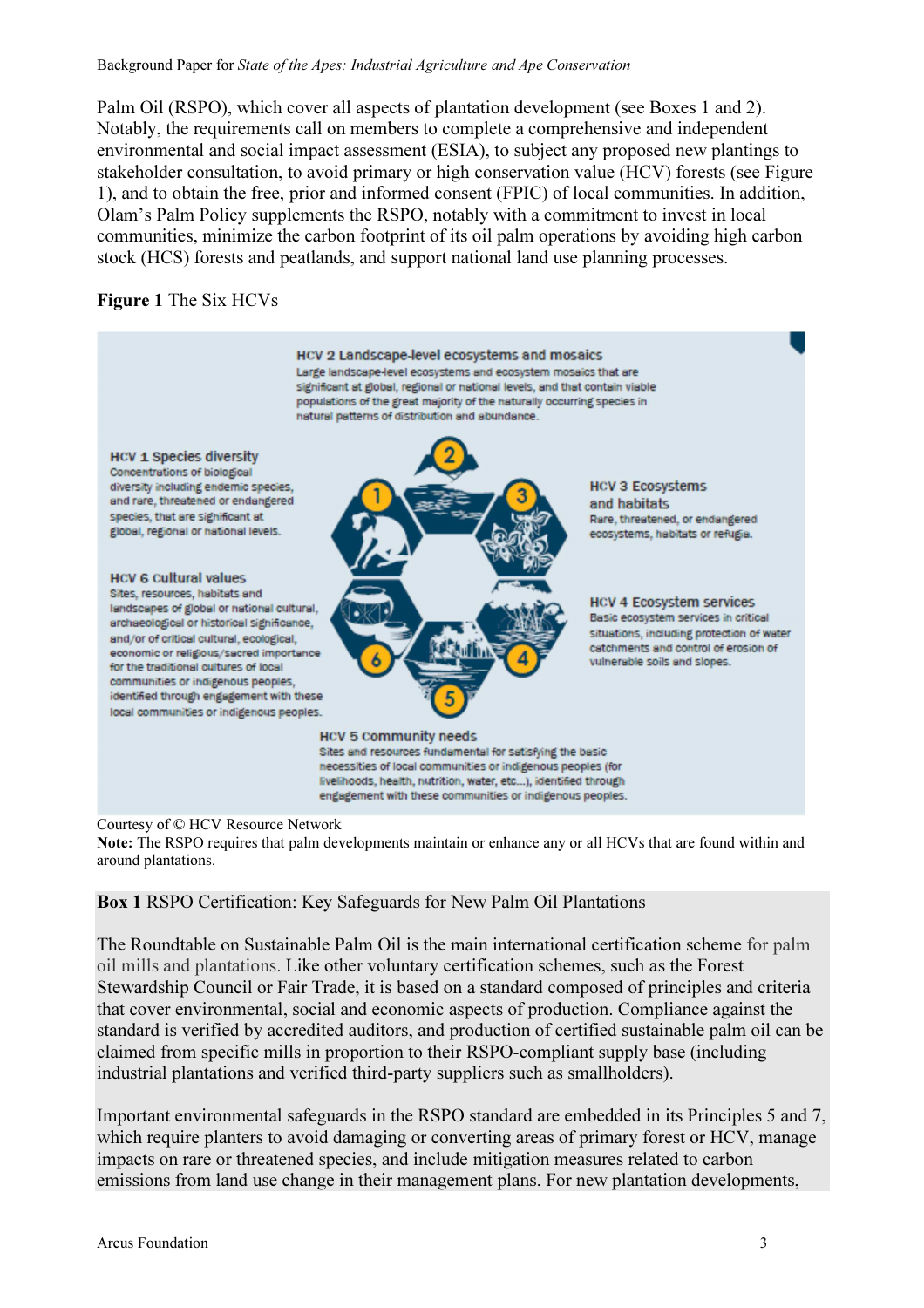planters must also comply with the RSPO New Plantings Procedure (NPP), which requires an independent environmental and social impact assessment and HCV assessments, the latter being conducted by assessors vetted and approved by the HCV Resource Network (n.d.). These assessments must specifically consider the presence and status of primary forests, HCV areas, peat and local people's land and have to be posted alongside relevant management plans on the RSPO website for a 30-day public consultation period. The RSPO considers comments on the new plantings project within this period and any serious or sustained objections must be resolved before field operations commence.

While adherence to RSPO is voluntary, an increasing number of international retailers and lenders are phasing out non-RSPO sources, and there is a strong market incentive for suppliers to achieve and maintain RSPO certification.

# Box 2 The RSPO, Deforestation and Carbon

The RSPO standard does not explicitly rule out deforestation. It prohibits the conversion of primary or HCV forests, limits planting on peat (a major issue in Southeast Asia due to peat swamp forest carbon emissions) and requires that planters take into account "avoidance of land areas with high carbon stocks and/or sequestration options" so as to minimise greenhouse gas emissions. It also explicitly recognises that secondary or degraded forests can support HCVs thus requiring protection (RSPO, 2010). Nevertheless, some non-governmental organizations (NGOs) consider the RSPO to be weak on forest protection and have run high-profile campaigns to encourage companies to go beyond it.

As a result, many companies have made additional commitments to avoid deforestation, which has been conflated in practice with the notion of "high carbon stock" forest. As of September 2014, it was unclear how this relatively new concept would be defined or applied. A collaboration between two palm oil companies and The Forest Trust (TFT) and Greenpeace established thresholds and a process for HCS in Indonesia, which defined HCS as areas where carbon emissions from land clearance could be sequestered by palm growth over one planting cycle (i.e., 35–40t C.ha-1) (GAR and SMART, 2012). This is equivalent in biomass terms to tall scrub, very young secondary or extremely severely degraded tropical forest.

It is clear as of now that widespread adoption of this threshold would prevent the development of RSPO-certified agriculture in some rainforest-rich nations that, unlike Malaysia or Indonesia, do not have an abundance of agriculturally suitable, degraded or low-carbon lands. This might have the perverse result of discouraging responsible planters and allowing companies that supply undemanding end markets (e.g., India and China) to expand without the safeguards inherent in certification. If such rainforest-rich countries are to be "allowed" to enter certified sustainable markets as part of their agricultural development strategy, then other safeguards need to exist, including site selection and land use planning that integrates carbon and biodiversity maps, as well as socio-economic data, to prioritise areas that deliver the greatest benefits and least negative impacts on these and other ecosystem services.

# Olam's Journey in Gabon

Significantly for Olam, and for any plan to expand agriculture in order to meet the national development needs, most of the land suitable for palm expansion in Gabon is forested. Some areas of savannah and gallery forest are present in the south of the country, but only a small proportion of these receive sufficient rainfall for sustained economic yields. Therefore, Olam has been working with the GoG and national conservation organisations to identify areas of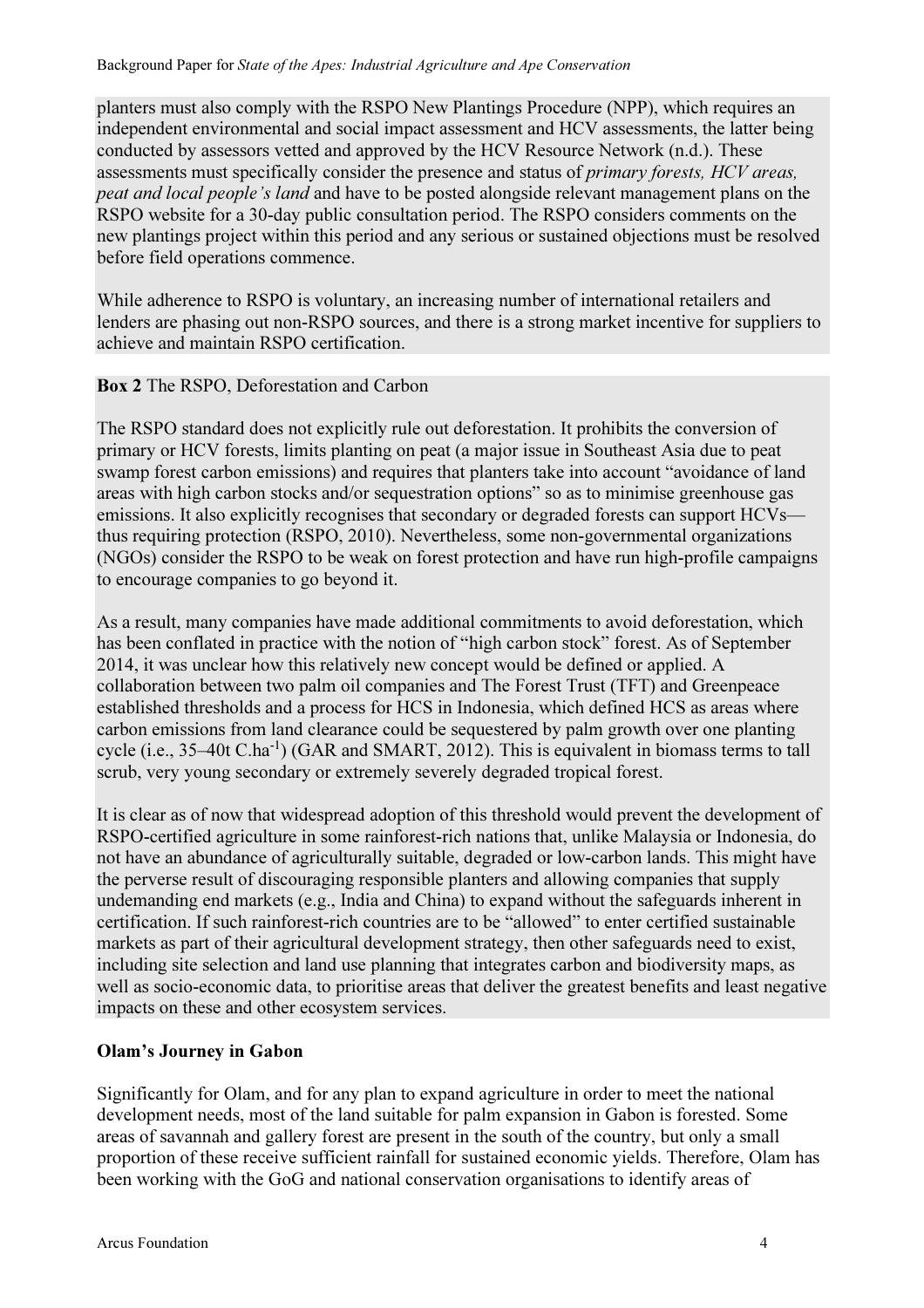secondary vegetation, significantly degraded and overhunted forest, and/or agriculturally suitable savannah. The objective of site selection is to maximize the economic and social benefits of plantation developments, minimize impacts on biodiversity and vulnerable communities (through a landscape approach and HCV assessments), and minimize carbon emissions from land conversion (through HCS assessments).

In order to meet its own and the RSPO standards and to achieve the high standards of transparency and stakeholder scrutiny required, Olam appoints both an independent national expert team to carry out the regulatory ESIAs and a highly regarded international consultancy (Proforest UK) to handle the HCV assessment and stakeholder consultation requirements. These assessments are conducted concurrently and are subject to national consultation processes—in which NGOs such as the World Wide Fund for Nature (WWF), the Wildlife Conservation Society and Brainforest are consulted alongside national experts and institutions, including the National Parks Agency—and results are published according to RSPO requirements on the Olam and RSPO websites prior to any land clearance.

The early experiences of site selection were a salutary learning experience. In November 2010, the GoG allocated an initial 519 km<sup>2</sup> (51,920 ha) of land for palm development in Estuaire province, in three separate concessions. It was soon apparent, however, that the large majority of the land bank did not meet RSPO requirements, because of the presence of swathes of primary forest, large-scale seasonal flooding and overlapping designations, including a Ramsar site. Based on the due diligence results, Olam returned two concessions to the government and retained a single concession of 200 km<sup>2</sup> (20,030 ha) of partially logged-over, degraded forest (Lot 8, known as the Awala plantation), of which 71  $\text{km}^2$  (7,134 ha) were initially considered suitable for plantation following the RSPO New Plantings Procedure. This land was then subject to an FPIC negotiation with local villagers, to obtain local consent to use land encumbered with traditional access and use rights. As of 2014, planting was complete in the Awala plantation, with 65  $\text{km}^2$ (6,502 ha) planted, the remaining area having been set aside from development for conservation of HCV forests, steep areas and riparian buffer zones.<sup>1</sup> Therefore, sustainable plantations cover less than 13% of lands originally allocated.

Following this experience, Olam worked closely with the GoG and notably with the National Parks Agency (Agence Nationale des Parcs Nationaux (ANPN)) to help the OPG JV optimise its land selection process and rule out unsuitable areas. At about the same time, the GoG initiated a thorough review of the national land use allocations, in line with the PSGE, through an interministerial working group under the tutelage of the presidency, working towards a National Land Use Plan (Plan National d'Affectation des Terres, or PNAT). The PNAT builds on a comprehensive spatial database of environmental and social criteria, including biodiversity data collated over about a decade by Dr Michelle Lee of Oxford University's Wildlife Conservation Research Unit (WildCru), biophysical data (slopes, elevation, rainfall, soils and geology), forest carbon data from remote sensing and field studies in collaboration with NASA and Duke University (United States), social data and physical infrastructures, existing land use allocations and other relevant data sources. Olam contributed to this Plan by sharing the agronomic suitability criteria for palm and rubber, and worked in parallel with Gabonese stakeholders (including the responsible ministries and NGOs) to develop a national interpretation of the RSPO standard with indicators tailored to the Gabonese situation. The RSPO standard should be approved early in 2016 whilst the PNAT has had limited public exposure through conferences organised by the GoG. OPG used versions of the PNAT data sets to provide a landscape context and guide site selection decisions in its new focal area of the Ngounié province of southern Gabon.

 $\overline{a}$ 

<sup>&</sup>lt;sup>1</sup> For a summary of HCV findings for Awala, see Proforest (n.d.).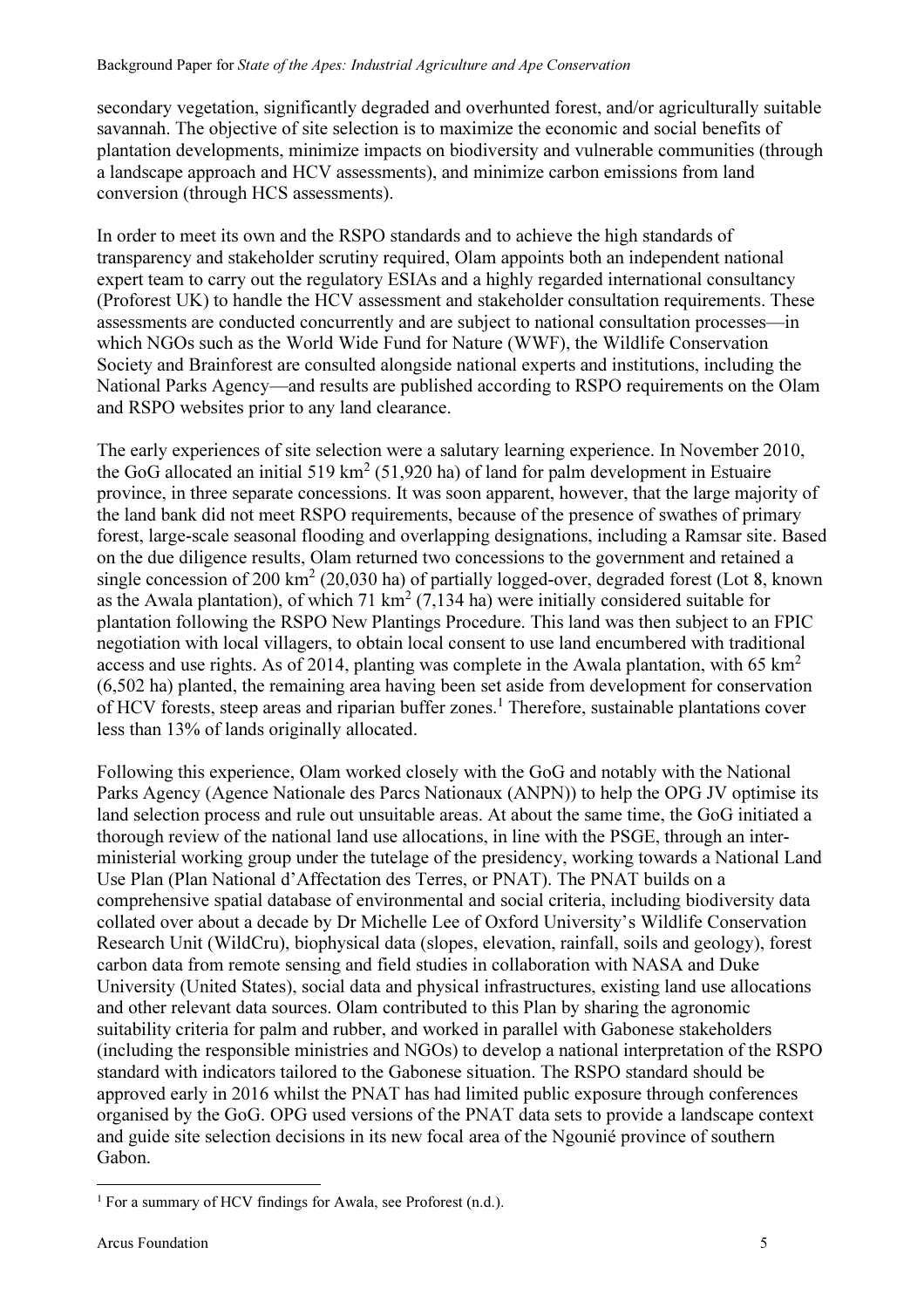To date (January 2016), Olam in Gabon has completed four ESIA, HCV and FPIC processes for its palm plantations, totalling about  $1110 \text{ km}^2$  (111,000 ha). Olam expects to develop 500 km<sup>2</sup>  $(50,000 \text{ ha})$ , or 45%, of this total land area by 2018/2019, having planted 300 km<sup>2</sup> (30,000 ha) of palm between 2011 and 2015. Most of the HCV areas are comprised of large, contiguous forest blocks. A similar process has been followed for 290  $\text{km}^2$  (29,000 ha) of rubber plantations in the north of the country.

# The Land Development Process

Olam developed its current land development process around the OPG developments near the town of Mouila (Ngounié province). Land development can be divided into three main stages (see Figure 2).





# 1. Project Initiation and Scoping: OPC Due Diligence

Each potential land area is subject to a scoping study against a checklist of criteria set out in the Olam Farms and Plantations Code (OPC, equivalent to the RSPO for oil palm), which comprises a legal review and secondary data assessment (including a literature review and spatial data supplied by the GoG and NGOs), interviews with stakeholders and scoping fieldwork. In due course, spatial data provided by PNAT should eliminate most risks of selecting HCV or HCS areas, and allow the operator to assess residual risks that require field verification, thus streamlining the ESIA process. If the scoping/due diligence phase is favourable, a full ESIA can proceed.

# 2. Planning: Regulatory and RSPO NPP Compliance, ESIA, HCV and FPIC Processes

a) A full ESIA is carried out by an independent consultancy, in compliance with RSPO and legal requirements on environmental permitting in Gabon. Surveys for the ESIA include forest and botanical inventory work and habitat classification; a habitat carbon assessment; faunal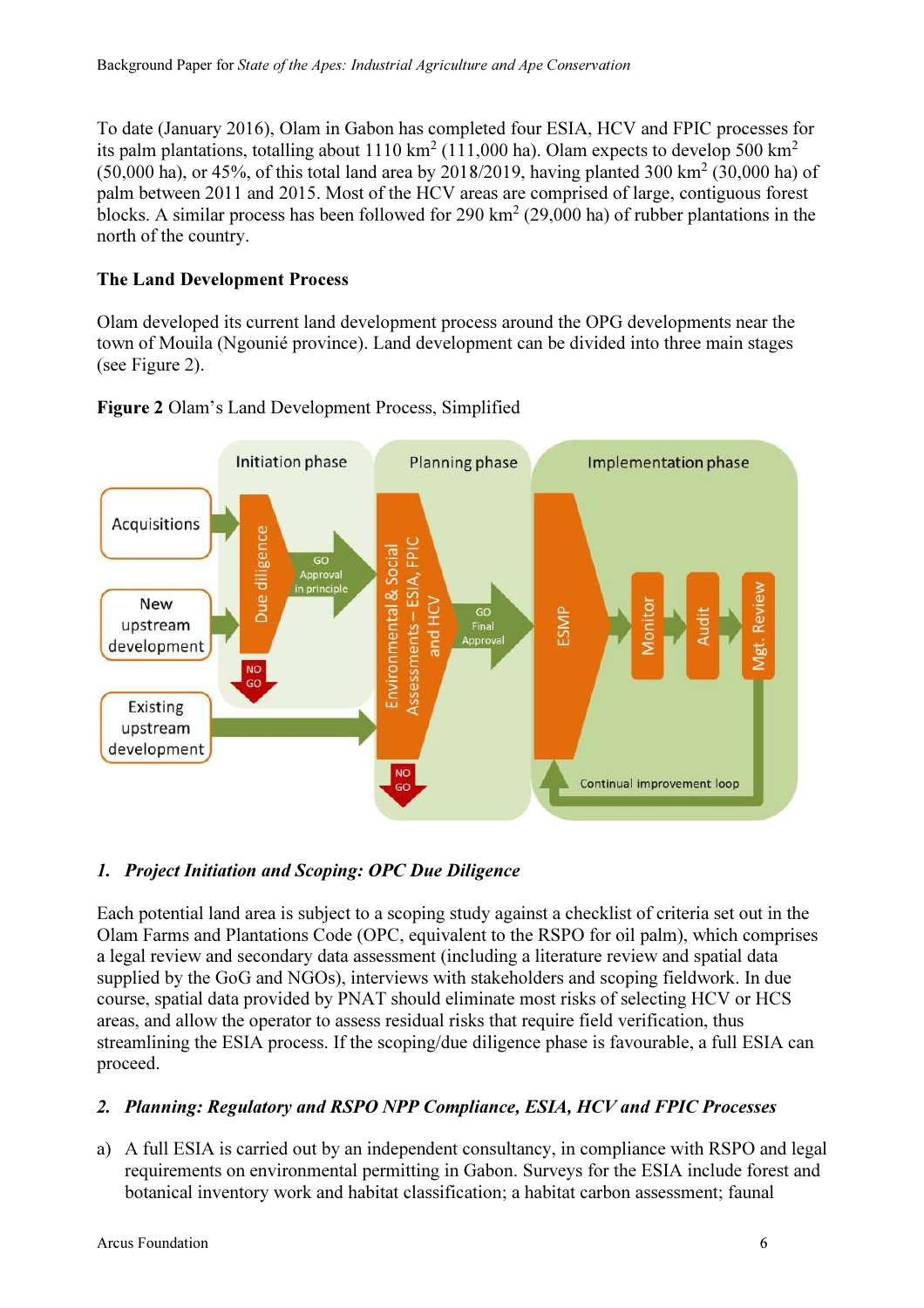surveys (mammals, birds, fish, aquatic invertebrates); rainfall, hydrology and water quality assessments; soil surveys; socioeconomic surveys; and participative mapping of community lands and resources. To date, Olam has supplemented ground surveys with airborne light detection and ranging (LiDAR) at all its sites, which allows detailed geographic information system (GIS) mapping of habitats and topography. Olam is sponsoring research to calibrate LiDAR data against forest carbon plots to allow accurate carbon stock estimates to be made at scales of thousands of hectares. Likely impacts of the project are assessed and mitigating measures are proposed in a draft environmental and social management plan.

- b) Concurrently, survey results from different disciplines are combined and synthesised in an HCV assessment, which categorises the findings into six types of nationally or globally significant environmental and social values (see Figure 1). This allows a holistic view of the project and its impacts and includes a detailed landscape assessment; the HCV process is subject to a separate consultation process and recommendations for establishing and managing any areas that are found to support HCVs. Any HCVs identified are treated as the highest priority for conservation and must be maintained or enhanced through specific and spatially explicit management measures (see Box 3). In future, the RSPO may require that HCV assessments be subject to mandatory expert review by licensed assessors.
- c) The combined ESIA and HCV results are reviewed by an independent, RSPO-licensed auditor. As per the NPP, the auditor's review and summaries of the ESIA and HCV assessments and proposed management plans are posted to the RSPO website for a 30-day period, during which time any stakeholder may raise reasonable objections to the project. Any sustained objection must be resolved prior to project initiation.
- d) The ESIA—including the environmental and social management plan (ESMP)—is subject to regulatory review by the Ministry for Protection of Environment and Natural Resources, which coordinates an inter-ministerial review. Revisions required by the Ministry must be approved prior to project initiation. If the project is approved, a certificate of compliance is issued and the company is bound by law to implement the avoidance and mitigation measures prescribed in the ESMP.
- e) Finally, an FPIC process is carried out to ensure that local people support the project. This process typically lasts six months to a year, and starts with the participatory mapping of community lands and the presentation of the plantation project to local people. If local people agree to the exploratory stages of the process, participatory maps are established by independent experts guided by appointed village representatives, and validated through village meetings. The project impacts (on completion of the ESIA) are presented to local communities, and concerns of local people are addressed where possible. A documented process is then set up to guide negotiations on land access; villagers nominate representatives to a steering committee, which carries out the social contract negotiations according to rules agreed with the communities. This is finally read out in the presence of the committee, members of the public and local authorities, and signed by all the concerned stakeholders. The social contract governs the commitments of the company to local communities, including areas conceded for village activities, and specific investments (such as schools, roads and materials) requested by the villagers and agreed through negotiation. The company respects the right of communities to refuse access to their lands, in which case the corresponding boundaries are redrawn and the project goes no further on these lands.
- f) On the basis of the ESIA, HCV and FPIC processes, a pre-final spatial plan is drawn up by the company, setting aside community lands, HCV forests, steep slopes and other unplantable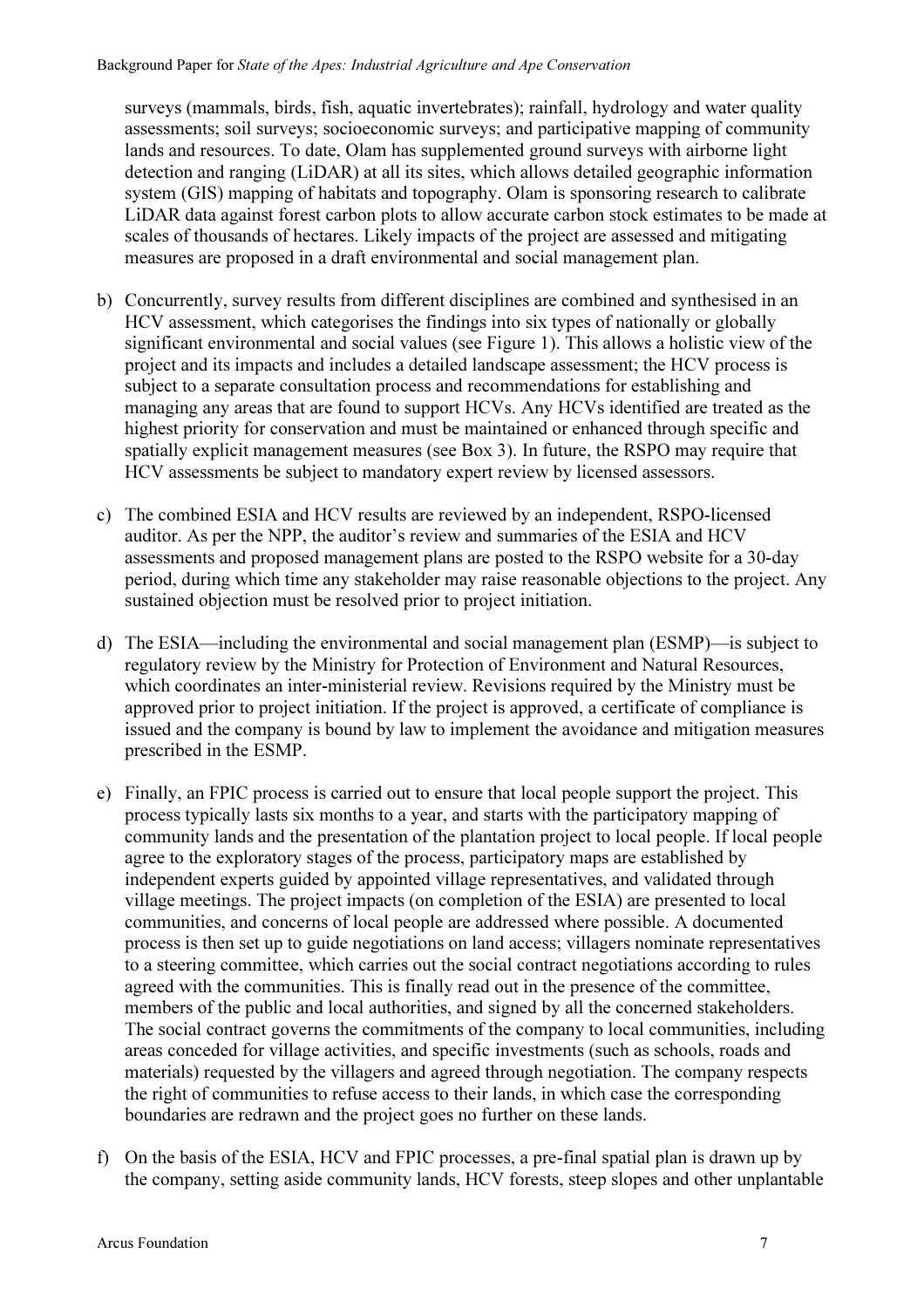areas, and riparian buffer zones. Wherever possible, opportunities are sought to meet multiple social and conservation objectives and retain connectivity in the landscape. For example, in Olam's Mouila Lot 1, a 'conservation corridor' of a minimum 300-metre width was retained between two main HCV areas, incorporating both a widened riparian buffer zone and a patch of tall, mostly unlogged forest (see Figure 5). This spatial plan may be subject to minor modifications during land preparation as a function of discoveries and observations made on the ground (e.g., uncharted lakes, forgotten graves and areas of specific importance to wildlife).

# 3. Implementation: Project Management, ESMP

Once the project is underway, Olam deploys an environmental and social team to each site; the team reports operationally to each site's general manager and functionally to Olam's corporate responsibility and sustainability (CRS) management. This team, comprising staff with environmental and social experience and qualifications, is responsible for coordinating the implementation of the ESMP with the operational development needs. Principal activities of the team include:

- measuring and marking out buffer zones, HCV areas and community lands;
- implementing and monitoring progress on the social contract;
- identifying any unforeseen environmental or social issues ahead of land preparation;
- monitoring land clearance and compliance with spatial plans and standard operating procedures;
- carrying out supplementary surveys, including wildlife and hunting surveys and water sampling, as necessary;
- monitoring compliance with good practice in waste management and pollution prevention;
- liaising with communities to document and resolve any grievances and improve worker relations; and
- reporting on a weekly and monthly basis to correct any issues that arise.

Box 3 Management of Wetland Ecosystems (HCV 3) in an Oil Palm Concession in Gabon

Olam Palm Gabon's Mouila Lot 1 concession lies at edge of a vast, contiguous forest–savannah mosaic belt that extends from southern Gabon through to the Democratic Republic of Congo and Central Africa. The site borders a major river, the Ngounié, and the deeply weathered karstic landscape is typified by flat or very gently undulating topography. Almost all of the forest was logged over at least once, and probably several times, by local operators in the past several decades.

The original HCV assessment<sup>2</sup> showed that about  $60\%$  of the concession was suitable for sustainable palm plantations but identified unique complexes of wetlands, rivers and seasonal flooded forests as HCV 3 ecosystems (nationally important habitats typified by endemic tree and fish species). Using then-available information—LiDAR-derived digital elevation model (DEM) vegetation surveys and aerial photography—large contiguous wetland areas with dense networks of known lakes and ponds were identified and set aside as HCV protection areas (see Figure 3). Olam was also required to identify, map and protect any remaining wetlands prior to any planting activities, in localised areas dominated by networks of shallow depressions of unknown hydrological status.

 $\overline{a}$ 

 $2$  For a detailed summary, see Ecosphere and Proforest (2012).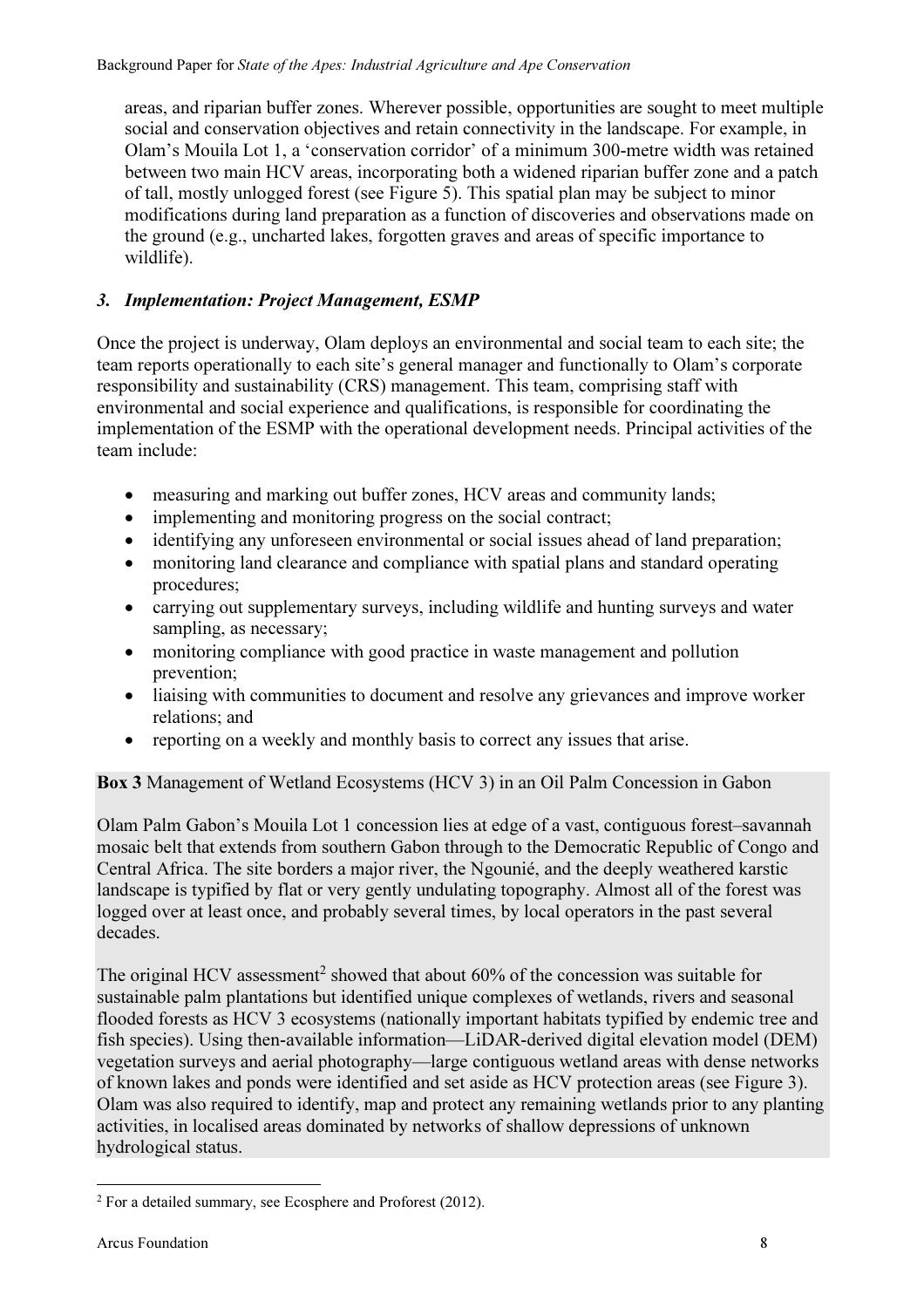Figure 3 An aerial photo of the seasonally flooded savannah within the main HCV area in the northwest of the concession, at the beginning of the wet season (September–October 2011), showing clusters of lakes, ponds and seasonal wetlands



© Olam International

Olam Palm Gabon commissioned research to support management decisions in these complex areas, including direct detection of surface water and modelling of hydrological regimes (Saatchi, 2013). Satellite radar data (ALOS PALSAR $3$  2007–10) were analysed to detect and classify permanent wetlands and seasonal flooding. A landscape "wetness index" was modelled using 1 m Shuttle Radar Topography Mission DEM and daily precipitation data. The resulting maps were combined and used to guide Olam's field identification of wetlands in specific target areas. Olam's team studied field conditions over more than a year to understand seasonal variations, flooding cycles and other wetland characteristics.

Using this knowledge as a guide, Olam deployed trained 'buffer zone' teams to classify wetlands in the field, based on surface area, depth and vegetative characteristics, according to a written standard operating procedure. The 'buffer zone' teams worked block by block in target areas to mark out and map wetlands. Isolated larger lakes  $(>1,000 \text{ m}^2)$  and lake complexes (several permanent small lakes <1,000 m<sup>2</sup> connected to each other or to a larger lake, via seasonal marshes) were designated as conservation areas with no access for operations. These are protected with a buffer zone of 30–50 m depending on size (see Figure 4). Isolated ponds <1,000 m<sup>2</sup> were retained as operational water reservoirs; they may be modified or deepened according to operational need and their banks are re-vegetated after clearance. Shallow seasonal floods <0.01  $km<sup>2</sup>$  (1 ha) unconnected to permanent lakes or rivers may be drained for planting or modified to water reservoirs as appropriate, on advice from the site environment manager and operations team.

 $\overline{a}$ 

<sup>&</sup>lt;sup>3</sup> ALOS PALSAR stands for Advanced Land Observing Satellite Phased Array L-band Synthetic Aperture Radar.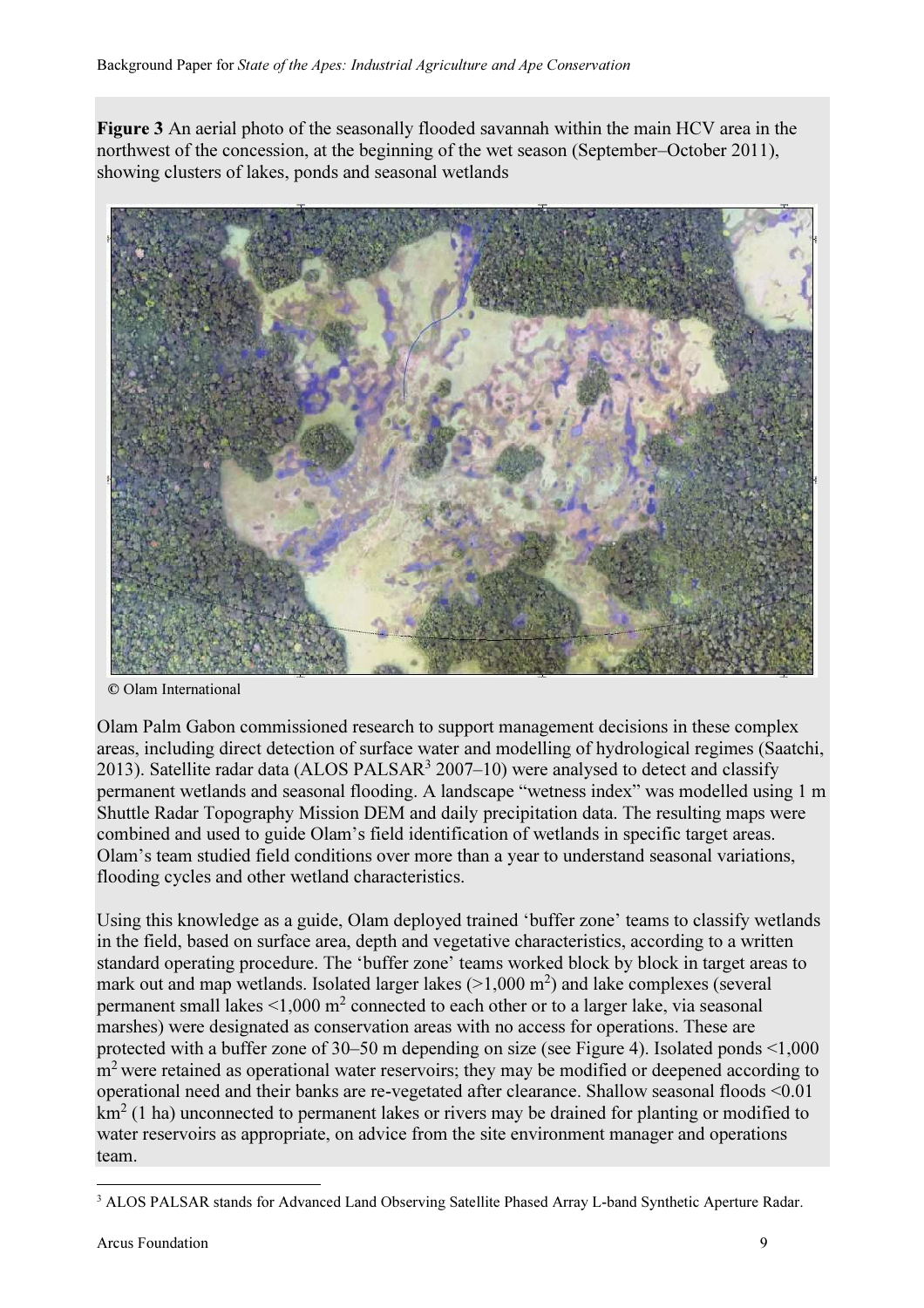A critical feature of the environment management system is the coordination between the 'buffer zone' and land clearance teams. Training was organized and Olam encouraged constant communication between the teams, including joint teams and weekly planning meetings to ensure that buffer zone limits were understood and respected, and any errors were quickly detected and corrected.

Land preparation in these sensitive conditions requires a combination of excellent information, clear operating procedures, training, communication and teamwork. Effective cooperation preserves the integrity of the HCV 3 ecosystems, and the additional buffer zones enhance habitat connectivity for the rich wildlife that inhabits the core HCV areas and surrounding landscape. Through this process, some land is lost from the plantable area as originally calculated; however, the work done to protect natural wetlands has major economic benefits, as the risk of flooding in planted areas is greatly reduced, and drainage construction and maintenance are scaled down. There are also less tangible ecosystem service benefits: more water is retained in the landscape, which may increase humidity, reduce fire risks and enhance yields through the dry period.

Figure 4 This large permanent lake  $(>2,000 \text{ m}^2)$ , shown here in the wet season, requires a 50 m buffer zone



© Olam International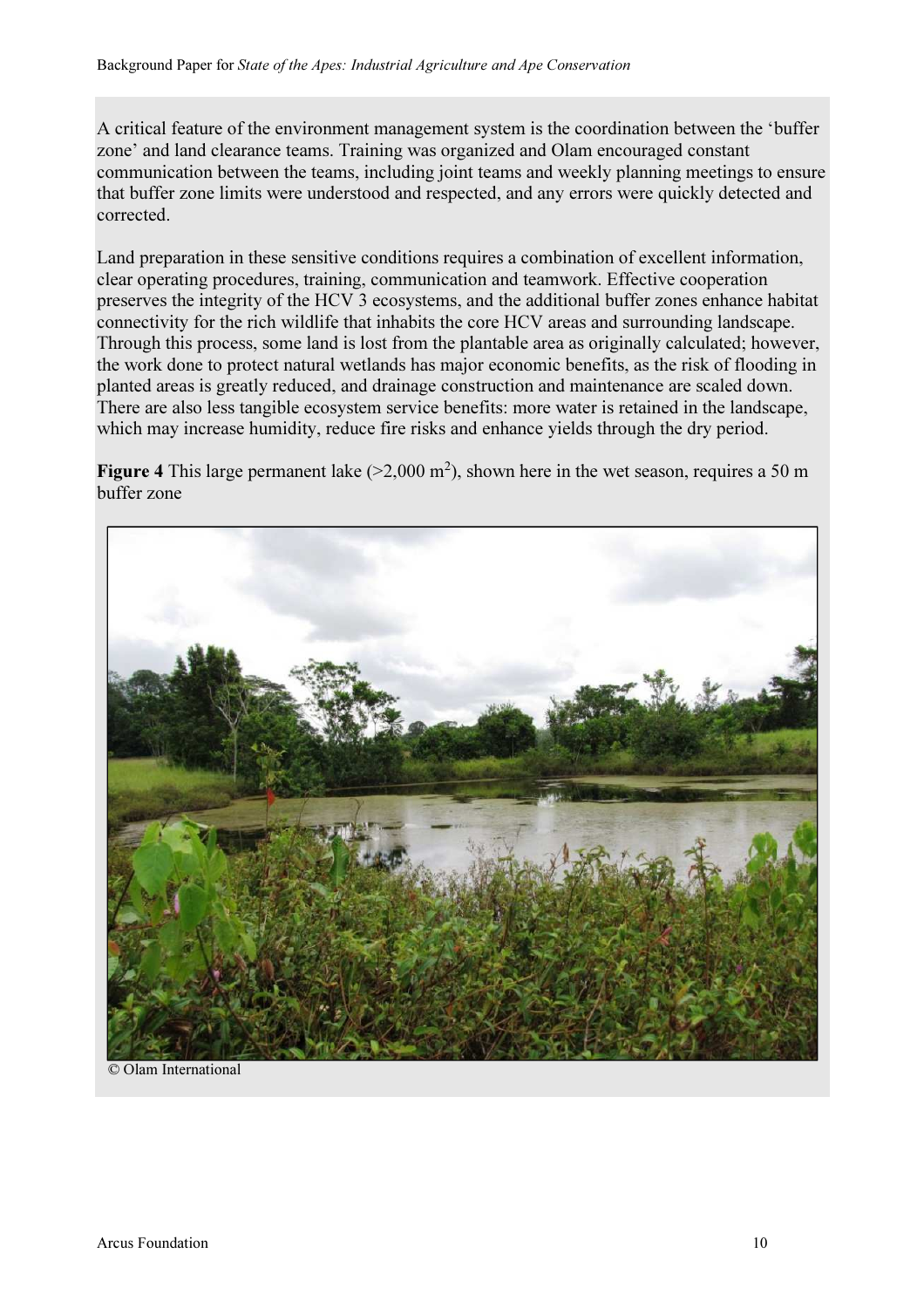Figure 5 Spatial zoning of Olam's Mouila Lot 1 Palm Plantation, showing the extensive and contiguous network of protected HCV blocks, corridors and riparian buffers that provide habitat connectivity for species of conservation concern in Gabon



© Olam International

Note: The large habitat block to the northwest is connected to continuous forest cover that extends into the interior forests of Gabon.

# Apes, Wildlife Management and Oil Palm in Gabon

Great apes (chimpanzees and gorillas) are flagship species in Gabon and Central Africa, and a global conservation priority. Despite localised hunting and the massive impacts of the Ebola virus in particular on important ape populations, both ape species can be found in low to medium densities in most suitable habitat across Gabon, and scattered individuals or small groups can be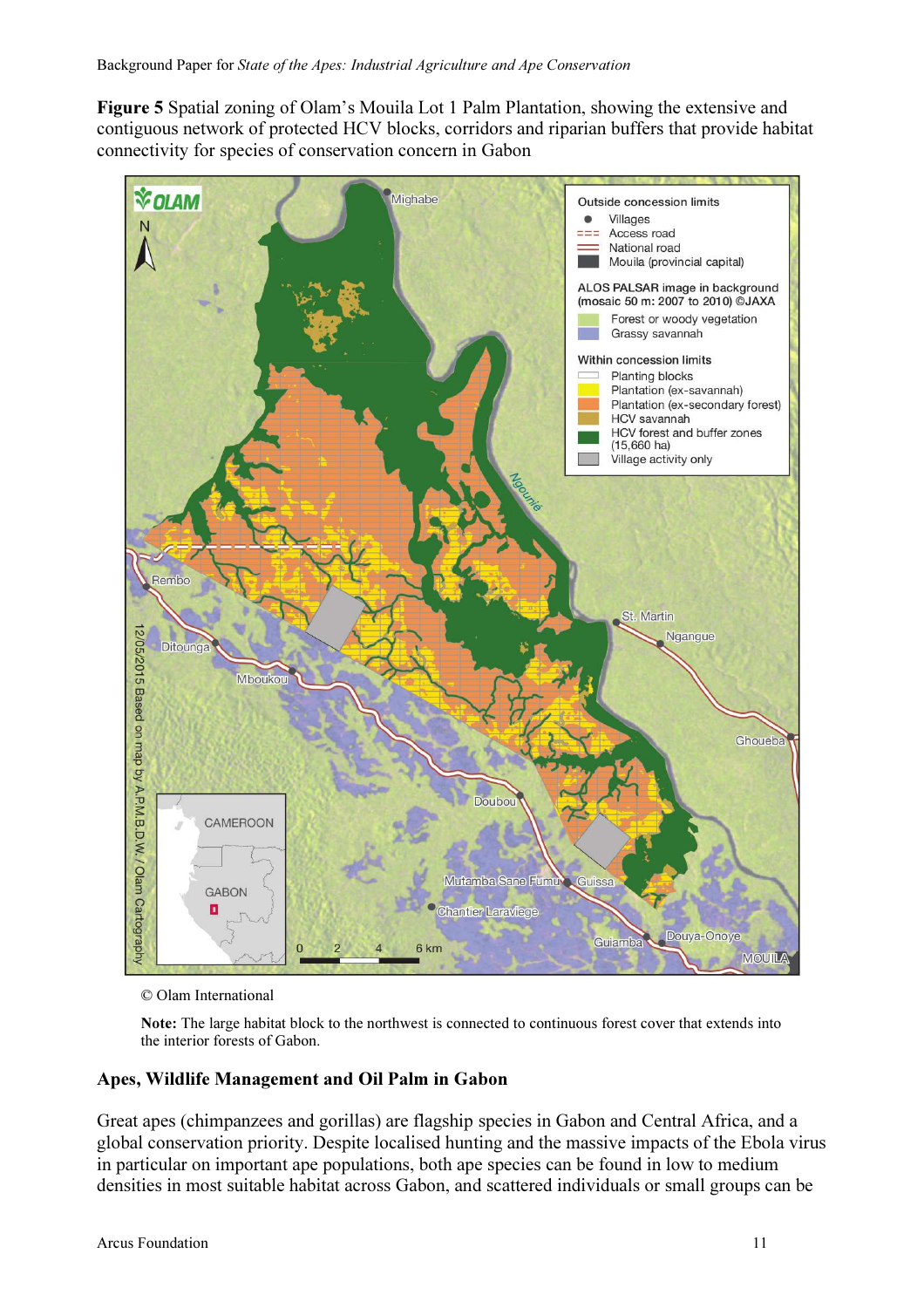even be found close to major cities, such as in the Mondah forest a few kilometres from Libreville (Lee White, personal communication, 2014).

Excluding all potential ape habitat from development would effectively preclude any kind of agricultural expansion, which is not compatible with the goals of the GoG "Gabon Emergent" Strategic Plan; likewise, classifying habitat as HCV on the basis of the sole presence of apes (rather than significant populations or concentrations), would have a similar effect, precluding any responsible company from investing in Gabon and perhaps opening the door to less scrupulous developers. The challenge for agriculture in Gabon as a whole, and for Olam in particular, is to avoid major ape concentrations altogether, safeguard or improve the status of viable ape populations wherever they are found through suitable habitat conservation and management measures, and avoid harming individual apes either directly or indirectly in land development. Clearly, the PNAT must play a leading role in steering development away from ape priority landscapes.

Outside of ape priority landscapes, in areas of low overall concern for conservation and where other factors are suitable for plantation development, companies operating within ape range states must still employ a precautionary approach to ape conservation, and develop specific policies and plans to manage risks to apes. Provided that their core forest range is sufficiently large and that they are not relentlessly hunted, apes can happily survive alongside palm plantations; it may even be of some benefit to chimpanzees, for which palm fruit can be an important food source. Chimps may become crop-raiding pests to palm smallholders, although their depredations are insignificant on the scale of a large industrial estate producing 20+ tonnes of fruit per hectare. As chimpanzees in particular are highly territorial, it is important to consider spatial options that respect existing home ranges and allow groups to move freely to and from core areas of habitat within their original range, as chimps that are forced by habitat loss into neighbouring territories may be killed by their conspecifics.

Olam has included ape surveys in the ESIAs for all of its sites, none of which are within current ape priority landscapes. In Mouila Lot 1, faunal transects and anecdotal evidence indicated that chimpanzees and gorillas were sparsely present across the concession as a whole, with more ape signs far from the main road and in less accessible, swampy areas. The faunal experts also came across direct evidence of great apes being hunted and eaten by local villagers. Encounter rates were much too low in this survey to attempt a population estimate, but based on the sparse data, habitat evidence, home range requirements and expert views, the HCV assessors considered that resident ape populations were likely to have been severely depressed by hunting, and to be significantly lower than carrying capacity.

In consequence, they recommended that Olam set aside and rigorously protect an initial 139 km<sup>2</sup> (13,868 ha) of suitable habitat in the first instance, in two major HCV forest blocks connected by a network of riparian buffer zones (variable width) and broad conservation corridors (minimum 300-m width). The largest HCV block to the north of the concession is contiguous with an unbroken forested landscape, allowing free movement of animals into and out of the concession. A very tentative estimate of 20 to 40 animals of either species, in one to two groups, was suggested as a potential target for a fully protected population of either species in these HCV areas. The conservation organisations consulted during the NPP also required Olam to conduct further faunal surveys and develop an ape management plan prior to entering potentially sensitive areas.

Olam therefore hired an independent scientist in 2013 to initiate supplementary faunal studies using a combination of camera trapping and sign surveys according to a statistically rigorous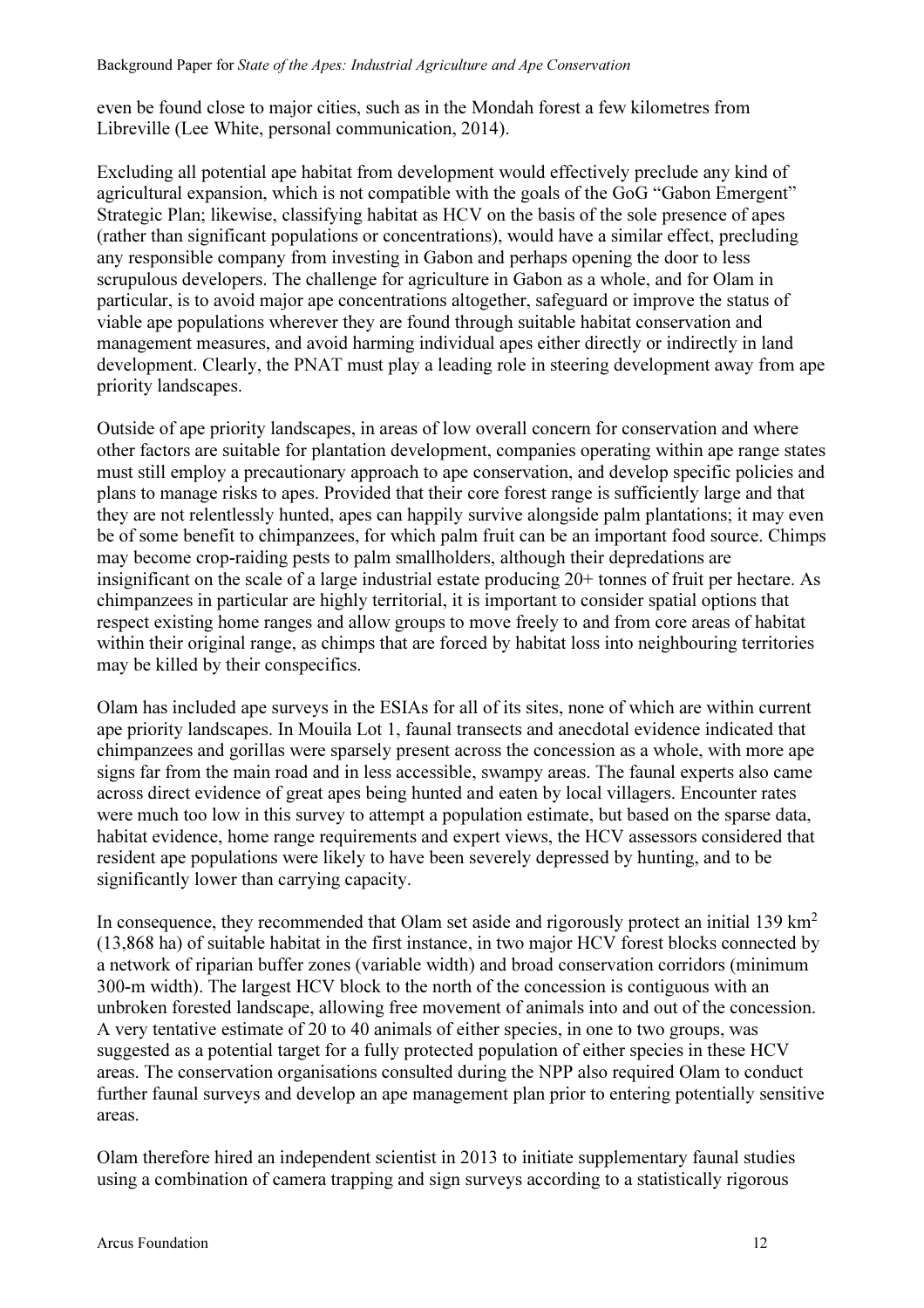sampling design, and to train Olam's staff to use these methods for long-term monitoring. Based on preliminary results, which found ape signs in a previously undersampled area, and on the advice of the zoologist in charge of the surveys, Olam set aside a further  $10 \text{ km}^2 (1,000 \text{ ha})$  of suitable ape habitat in a third forest block, connected to the first two by a 1-km wide riverine forest corridor, and completed surveys across the entire concession.

These surveys and photographic analysis confirmed that gorilla presence is limited to a very small number of individuals, and it is unclear if there is a reproducing family unit within the concession. Surveys also confirmed somewhat higher-than-expected habitat occupancy by chimpanzees (demonstrating the value of the precautionary approach), and camera analysis suggested the presence of two potentially distinct chimpanzee groups with home ranges overlapping the main HCV blocks (almost all signs were either inside HCV areas or within 1.25 km of the set-asides). The two groups may also be fissioned subgroups of a larger family clan; further monitoring may resolve this.

An ape management plan (see Box 4) has also been developed and is being implemented to ensure further protection of ape populations while economically viable operations are maintained. This formalizes steps already taken and actions still needed to safeguard great ape individuals and groups at potential risk from palm development.

# Box 4. The Six Pillars of Olam's Ape Management Plan

Olam aims to avoid major ape concentrations altogether, to maintain or enhance the status of viable ape groups or populations that could potentially be affected by plantations, and to avoid harming individual apes either directly or indirectly in land development. Our site-specific ape management plan in Mouila Lot 1 rests on 6 pillars:

# 1. Spatial planning and conservation of ape habitat

Large blocks of intact habitat (HCV areas) are preserved, including much of the better-quality, unfragmented forest in the concession, distributed in three main blocks across the concession and augmented by riverine buffer zones, offering a viable refuge for apes. The current HCV areas are being augmented by suitable habitat corridors and 'stepping stones' determined through blockby-block surveys as land preparation progresses; they will protect 157 km<sup>2</sup> (15,660 ha) by the completion of land preparation.

# 2. Ongoing data collection and monitoring

To ensure that HCV areas and buffer zones are respected, Olam deploys trained, GPS-equipped 'HCV teams' that guide and continuously monitor land preparation. Extensive baseline biodiversity data was also collected using line transects and camera traps, and as of early 2014, Olam has been working with the National Parks Agency to further analyse this data, refine our methods and make the best use of long-term monitoring. These results will be integrated with hunting controls (see point 5, below).

# 3. Scheduling and coordination of the land preparation process

Land preparation (secondary forest clearance and stacking) is carried out according to a schedule that allows any animals to move ahead of the disturbance front and find refuge in HCV areas, without creating shrinking 'islands' of habitat that might 'trap' animals without direct access to the protected habitat network. Weekly coordination meetings between sustainability and operation teams guide land clearing operations to ensure compliance with land clearance and planting schedules.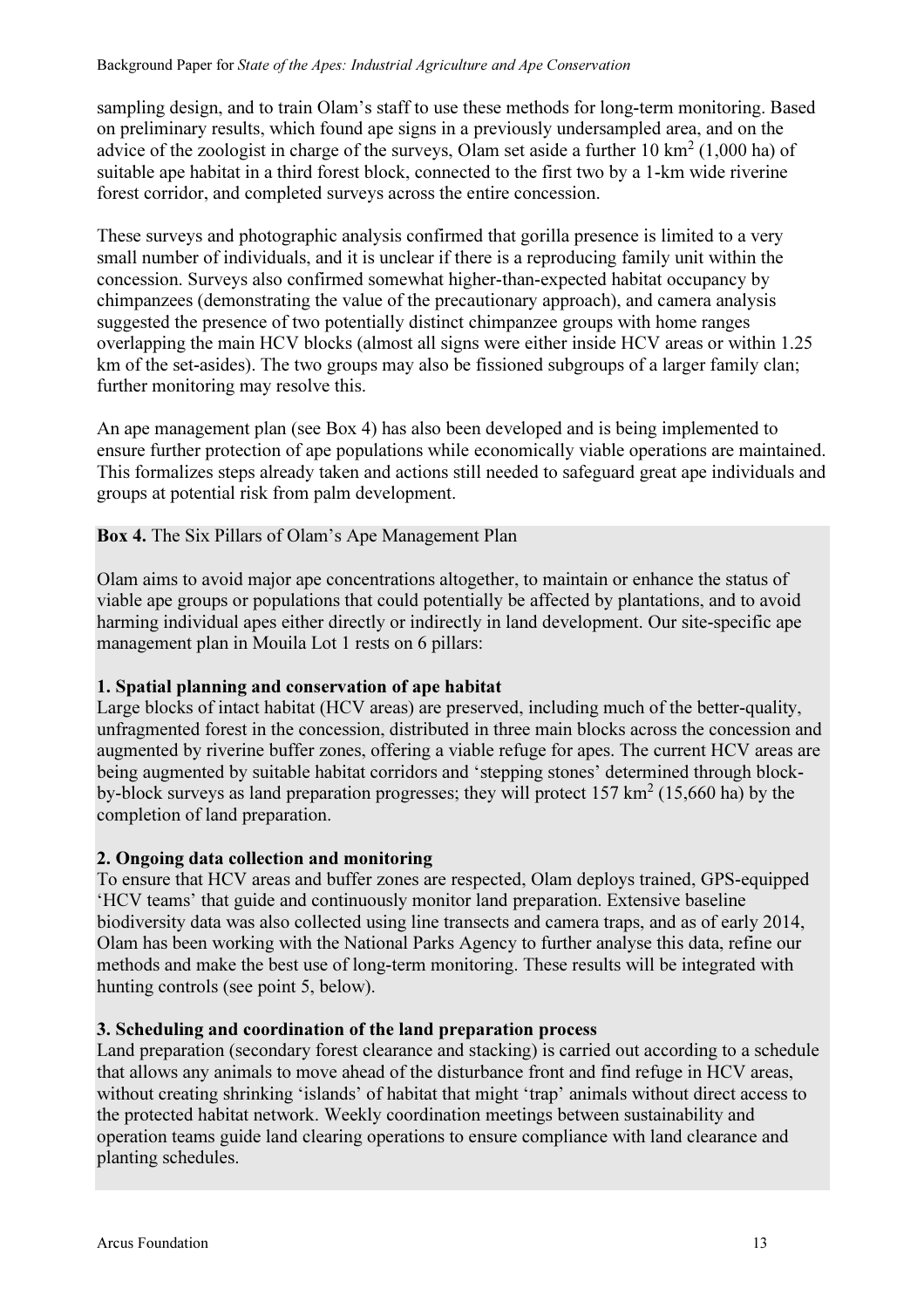#### 4. Mitigating the potential risk of disease transmission between humans and apes

Workers are strictly forbidden to enter HCV areas outside of crossing roads, to contaminate rivers or water bodies with human waste, or handle or consume the meat of apes or protected species. Housing incorporates well-maintained latrines, septic tanks and other waste management measures, and workers are sensitised to the risks of transmissible diseases. A medical service is available on site to all workers and periodic medical check-ups are conducted to ensure that diseases do not spread.

#### 5. Hunting controls and awareness raising

Workers are strictly forbidden to hunt, carry guns or bushmeat, or transport hunters at any time. Local people with traditional access rights are allowed to continue traditional activities, under a controlled access scheme. A partnership agreement has been drawn up between Olam and the responsible ministry for the protection of fauna, with technical assistance from WWF Gabon and advice from Gabon's National Parks Agency, to mobilise faunal law enforcement staff, patrol the concession and apprehend poachers, train Olam workers, and raise awareness among local communities on prevailing wildlife laws.

#### 6. Subsistence programmes promoting alternatives to hunting

In partnership with local development institutions, Olam has initiated several small-scale agriculture programmes to provide alternative employment, improve local food security and reduce the attractiveness of bushmeat as a food source. This programme needs to be expanded to incorporate animal husbandry and pisciculture.